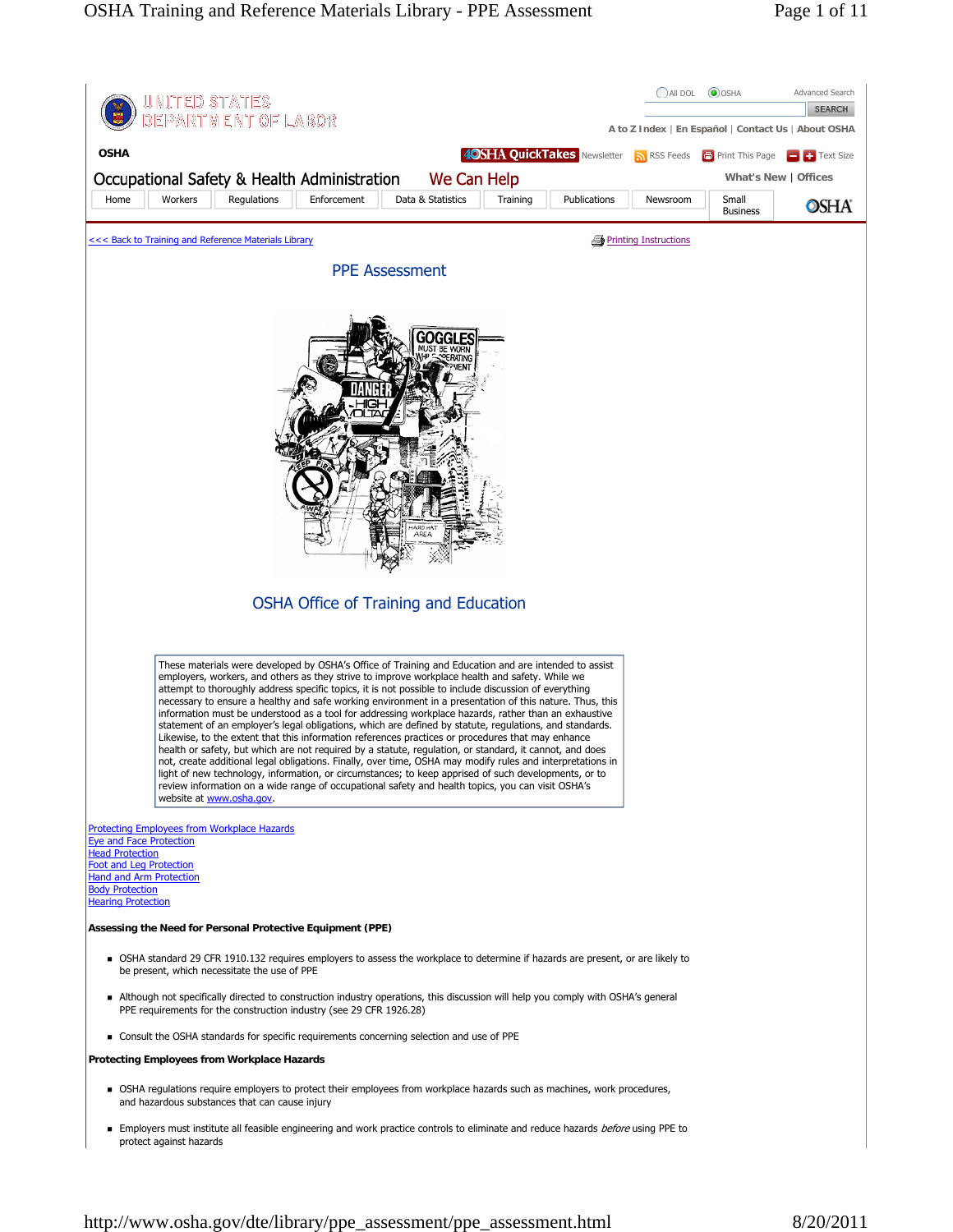# **Engineering Controls**

## **If . . .**

You can physically change the machine or work environment to prevent employee exposure to the potential hazard,

# **Then . . .**

You have eliminated the hazard with an engineering control.

# **Examples . . .**

- **Initial design specifications**
- **ventilation**
- **Substitution with less harmful material**
- **Enclosure of process**
- **Isolation of process**
- Change the process

# **Work Practice Controls**

**If . . .**

You can remove your employees from exposure to the potential hazard by changing the way they do their jobs,

**Then . . .**

You have eliminated the hazard with a work practice control.

## **Examples . . .**

- **Job rotation of workers**
- Wet methods
- **Personal hygiene**
- **Housekeeping and maintenance**

### **Examples of PPE**

- **Eyes safety glasses, goggles**
- Faces face shields
- $H$ eads hard hats
- Feet safety shoes
- Hands and arms gloves
- **Bodies vests**
- Hearing ear plugs, earmuffs

NOTE: Respirators and rubber insulating equipment (gloves, sleeves, blankets, etc.) are also considered PPE. However, because OSHA has specific requirements for them, they are not discussed in this general guide.

## **Checklist for Establishing a PPE Program**

Identify steps taken to assess potential hazards in every employee's work space and in workplace operating procedures.

Identify appropriate PPE selection criteria.

Identify how you will train employees on the use of PPE, including:

What PPE is necessary

When PPE is necessary

How to properly inspect PPE for wear or damage

How to properly put on and adjust the fit of PPE

How to properly take off PPE

The limitations of the PPE

How to properly care for and store PPE.

Identify how you will assess employee understanding of PPE training.

Identify how you will enforce proper PPE use.

Identify how you will provide for any required medical examinations.

Identify how and when to evaluate the PPE program.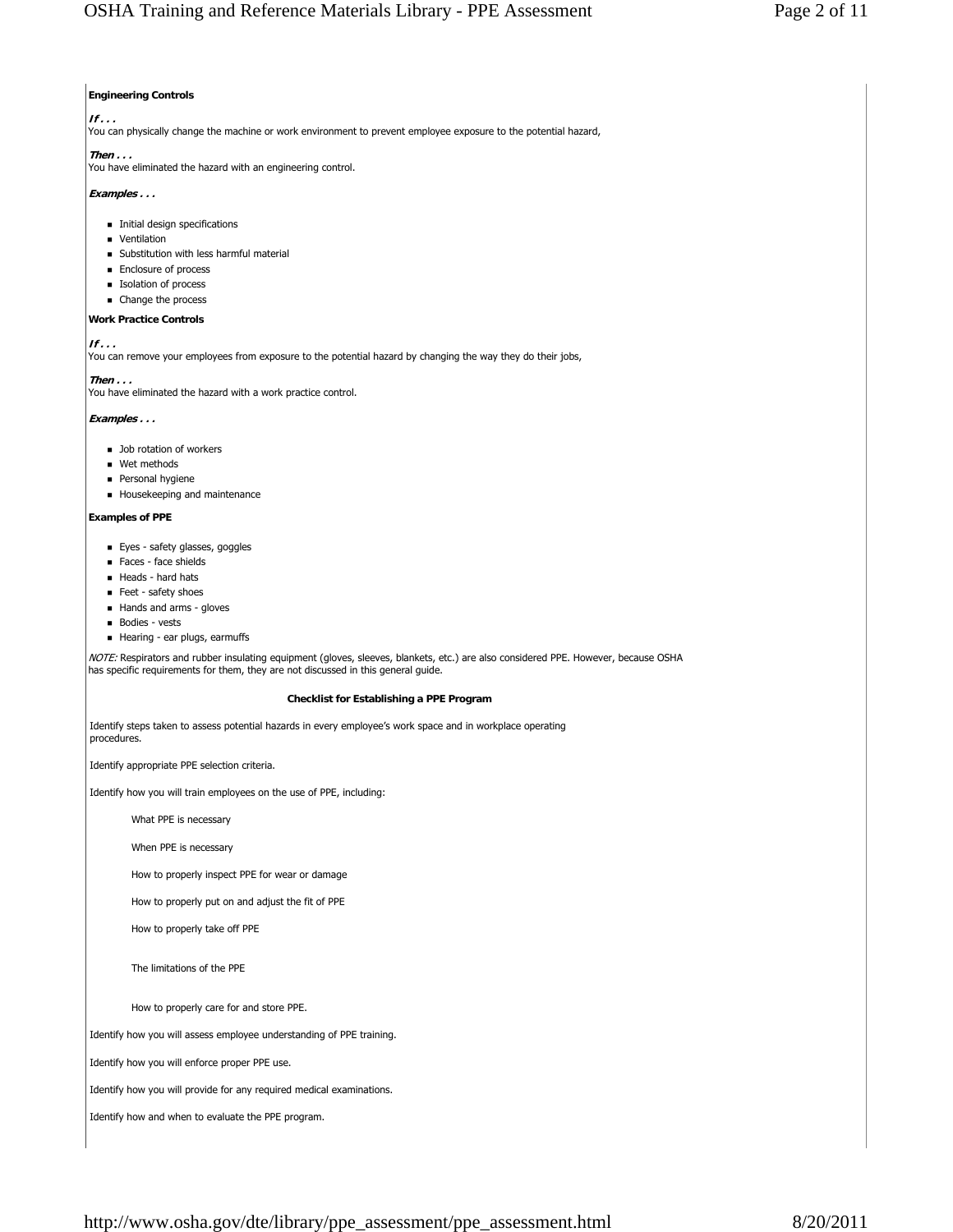|                                                                                                                                        | <b>CHECKLIST ON NEED FOR PPE</b>                                                                                                                                                            |            |           |
|----------------------------------------------------------------------------------------------------------------------------------------|---------------------------------------------------------------------------------------------------------------------------------------------------------------------------------------------|------------|-----------|
| <b>SUGGESTED QUESTIONS</b>                                                                                                             | <b>TYPICAL OPERATIONS OF CONCERN</b><br><b>EYES</b>                                                                                                                                         | <b>YES</b> | <b>NO</b> |
| Do your employees perform tasks, or work near<br>employees who perform tasks, that might produce<br>airborne dust or flying particles? | Sawing, cutting, drilling, sanding, grinding,<br>hammering, chopping, abrasive blasting, punch<br>press operations, etc.                                                                    |            |           |
| Do your employees handle, or work near<br>employees who handle, hazardous liquid chemicals<br>or encounter blood splashes?             | Pouring, mixing, painting, cleaning, syphoning, dip<br>tank operations, dental and health care services,<br>etc.                                                                            |            |           |
| Are your employees' eyes exposed to other<br>potential physical or chemical irritants?                                                 | Battery charging, installing fiberglass insulation,<br>compressed air or gas operations, etc.                                                                                               |            |           |
| Are your employees exposed to intense light or<br>lasers?                                                                              | Welding, cutting, laser operations, etc.                                                                                                                                                    |            |           |
|                                                                                                                                        | <b>FACE</b>                                                                                                                                                                                 |            |           |
| Do your employees handle, or work near<br>employees who handle, hazardous liquid<br>chemicals?                                         | Pouring, mixing, painting, cleaning, syphoning, dip<br>tank operations, etc.                                                                                                                |            |           |
| Are your employees' faces exposed to extreme<br>heat?                                                                                  | Welding, pouring molten metal, smithing, baking,<br>cooking, drying, etc.                                                                                                                   |            |           |
| Are your employees' faces exposed to other<br>potential irritants?                                                                     | Cutting, sanding, grinding, hammering, chopping,<br>pouring, mixing, painting, cleaning, syphoning, etc.                                                                                    |            |           |
|                                                                                                                                        | <b>HEAD</b>                                                                                                                                                                                 |            |           |
| Might tools or other objects fall from above and<br>strike your employees on the head?                                                 | Work stations or traffic routes located under<br>catwalks or conveyor belts, construction, trenching,<br>utility work, etc.                                                                 |            |           |
| Are your employees' heads, when they stand or<br>bend, near exposed beams, machine parts, pipes,<br>etc.?                              | Construction, confined space operations, building<br>maintenance, etc.                                                                                                                      |            |           |
| Do your employees work with or near exposed<br>electrical wiring or components?                                                        | Building maintenance; utility work; construction;<br>wiring; work on or near communications,<br>computer, or other high tech equipment; arc or<br>resistance welding; etc.                  |            |           |
|                                                                                                                                        | <i><b>FEET</b></i>                                                                                                                                                                          |            |           |
| Might tools, heavy equipment, or other objects roll,<br>fall onto, or strike your employees' feet?                                     | Construction, plumbing, smithing, building<br>maintenance, trenching, utility work, grass cutting,<br>etc.                                                                                  |            |           |
| Do your employees work with or near exposed<br>electrical wiring or components?                                                        | Building maintenance; utility work; construction;<br>wiring; work on or near communications,<br>computer, or other high tech equipment; arc or<br>resistance welding; etc.                  |            |           |
| Do your employees handle, or work near<br>employees who handle, molten metal?                                                          | Welding, foundry work, casting, smithing, etc.                                                                                                                                              |            |           |
| Do your employees work with explosives or in<br>explosive atmospheres?                                                                 | Demolition, explosives manufacturing, grain milling,<br>spray painting, abrasive blasting, work with highly<br>flammable materials, etc.                                                    |            |           |
|                                                                                                                                        | <b>HANDS</b>                                                                                                                                                                                |            |           |
| Do your employees' hands come into contact with<br>tools or materials that might scrape, bruise, or cut? handling, etc.                | Grinding, sanding, sawing, hammering, material                                                                                                                                              |            |           |
| Do your employees handle chemicals that might<br>irritate skin, or come into contact with blood?                                       | Pouring, mixing, painting, cleaning, syphoning, dip<br>tank operations, health care and dental services,<br>etc.                                                                            |            |           |
| Do work procedures require your employees to<br>place their hands and arms near extreme heat?                                          | Welding, pouring molten metal, smithing, baking,<br>cooking, drying, etc.                                                                                                                   |            |           |
| Are your employees' hands and arms placed near<br>exposed electrical wiring or components?                                             | Building maintenance; utility work; construction;<br>wiring; work on or near communications,<br>computer, or other high tech equipment; arc or<br>resistance welding; etc.                  |            |           |
|                                                                                                                                        | <b>BODY</b>                                                                                                                                                                                 |            |           |
| Are your employees' bodies exposed to irritating<br>dust or chemical splashes?                                                         | Pouring, mixing, painting, cleaning, syphoning, dip<br>tank operations, machining, sawing, battery<br>charging, installing fiberglass insulation,<br>compressed air or gas operations, etc. |            |           |
| Are your employees' bodies exposed to sharp or<br>rough surfaces?                                                                      | Cutting, grinding, sanding, sawing, glazing,<br>material handling, etc.                                                                                                                     |            |           |
| Are your employees' bodies exposed to extreme<br>heat?                                                                                 | Welding, pouring molten metal, smithing, baking,<br>cooking, drying, etc.                                                                                                                   |            |           |
| Are your employees' bodies exposed to acids or<br>other hazardous substances?                                                          | Pouring, mixing, painting, cleaning, syphoning, dip<br>tank operations, etc.<br><b>HEARING</b>                                                                                              |            |           |
| Are your employees exposed to loud noise from                                                                                          | Machining, grinding, sanding, work near conveyors,                                                                                                                                          |            |           |
| machines, tools, music systems, etc.?                                                                                                  | pneumatic equipment, generators, ventilation fans,<br>motors, punch and brake presses, etc.                                                                                                 |            |           |

**Eye and Face Protection**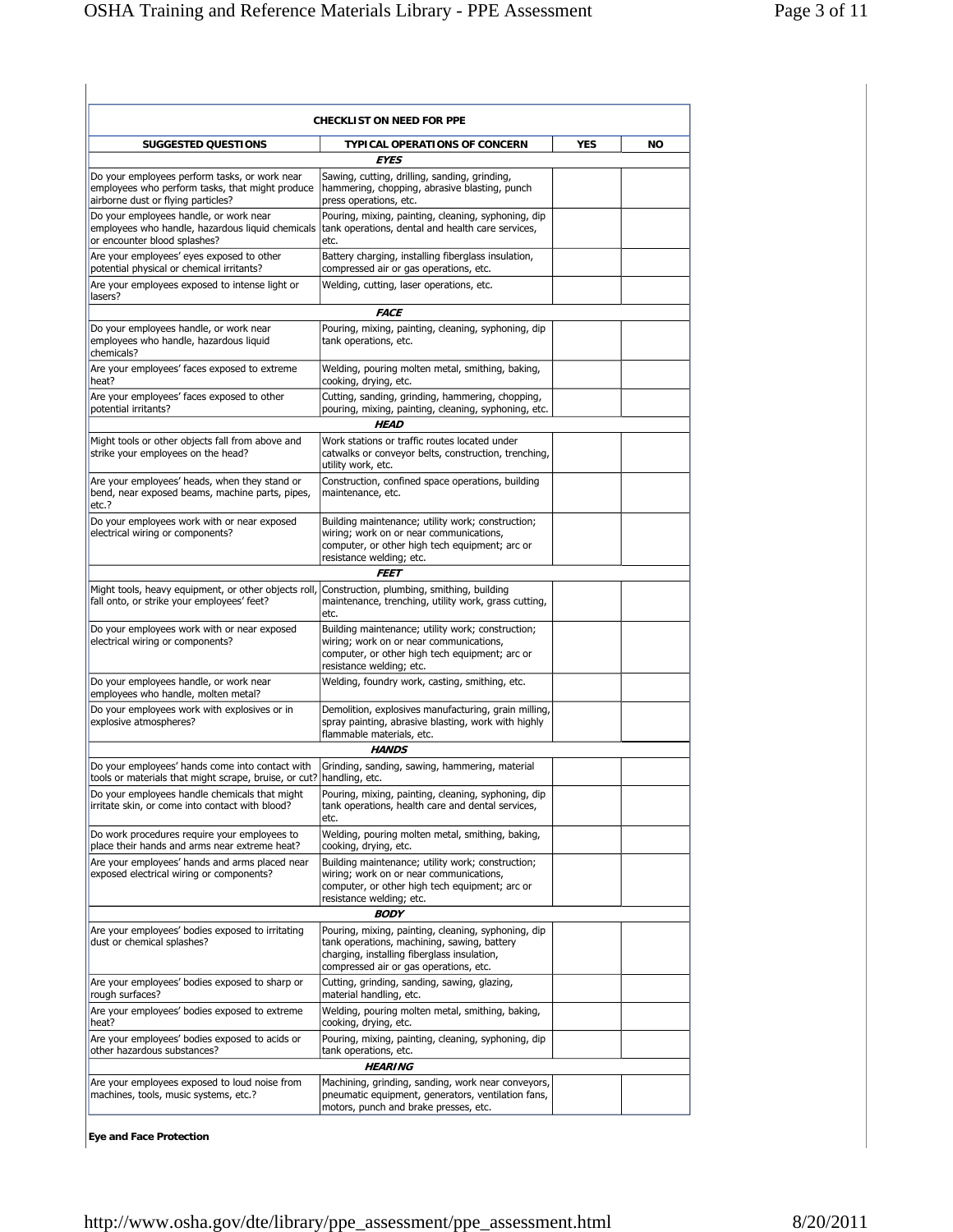## **Criteria**

- Protect against specific hazard(s) encountered by employees
- Comfortable to wear
- **Must not restrict vision or movement**
- Durable and easy to clean and disinfect
- Must not interfere with the function of other required PPE
- Meet requirements of ANSI Z87.1-1989 for devices purchased after July 5, 1994, and ANSI Z87.1-1968 for devices purchased before that date

## **Eye Protection for Employees Who Wear Eyeglasses**

- Prescription spectacles, with side shields and protective lenses meeting requirements of ANSI Z87.1
- Goggles that can fit comfortably over corrective eyeglasses without disturbing their alignment
- Goggles that incorporate corrective lenses mounted behind protective lenses

#### **Face Shields**

- Do not protect employees from impact hazards
- Use face shields in combination with goggles or safety spectacles when you must protect your employees from impact hazards, even in the absence of dust or potential splashes



Eye and face protectors are identified below by number and type. Refer to Table 1 for recommended usage applications.

1. GOGGLES, Flexible Fitting, Regular Ventilation

2. GOGGLES, Flexible Fitting, Hooded Ventilation 3. GOGGLES, Cushioned Fitting, Rigid Body

- 
- 4. SPECTACLES, Metal Frame, With Sideshields\*
- 
- 5. SPECTACLES, Plastic Frame, With Sideshields\* 6. SPECTACLES, Metal-Plastic Frame, With Flat-Fold Side shields\*
- 7. WELDING GOGGLES, Eyecup type, Tinted Lenses\*\* 7A. CHIPPING GOGGLES, Eyecup Type, Clear Safety Lenses (not illustrated)
- 
- 8. WELDING GOGGLES, Eyecup type, Tinted Plate Lens\*\*
- 8A. CHIPPING GOGGLES, Coverspec Type, Clear Safety Lenses (not illustrated)
- 9. WELDING GOGGLES, Coverspec Type, Tinted Plate Lens\*\*
- 10. FACE SHIELD (Available With Plastic or Mesh Window, Tinted/Transparent) 11. WELDING HELMETS\*\*
- 

\*These are also available without side shields for limited use requiring only frontal protection. \*\* See Table 2, Filter Lens Shade Numbers for Protection Against Radiant Energy.

#### **Table 1. Eye and Face Protector Selection Guide** Source: 29 CFR 1926.102(a)(5)

**Operation Recommended protectors: Recommended protectors: (see Figure 1)** Acetylene-burning, Acetylene-cutting, Acetylenewelding flying particles Sparks, harmful rays, molten metal, 7,8,9 Chemical handling Splash, acid burns, fumes 2,10 (for severe exposure add 10 over 2) Chipping **Flying particles** 1,3,4,5,6,7A,8A Electric (arc) welding  $\qquad \qquad$  Sparks, intense rays, molten metal  $\qquad 9,11$  (11 in combination with 4,5,6 in tinted lenses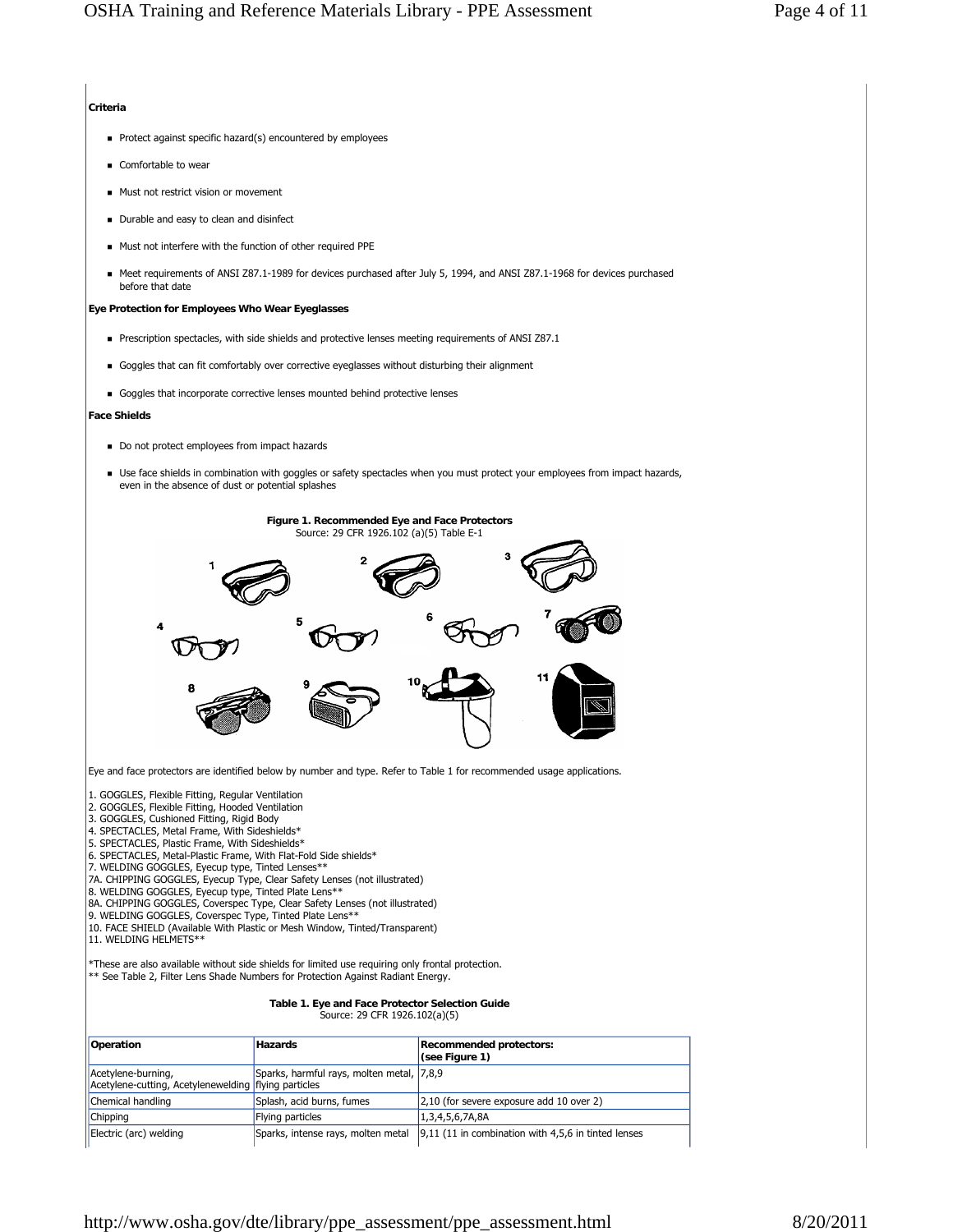|                    |                             | advisable)                                          |
|--------------------|-----------------------------|-----------------------------------------------------|
| Furnace operations | Glare, heat, molten metal   | 7,8,9 (for severe exposure add 10)                  |
| Grinding - light   | Flying particles            | 1,3,4,5,6,10                                        |
| Grinding - heavy   | Flying particles            | 1,3,7A,8A (for sever exposure add 10)               |
| Laboratory         | Chemical splash, glass      | 2 (10 when in breakage combination with 4,5,6)      |
| Machining          | Flying particles            | 1,3,4,5,6,10                                        |
| Molten metals      | Heat, glare, sparks, splash | 7,8 (10 in combination with 4,5,6 in tinted lenses) |
| Spot welding       | Flying particles, sparks    | 1,3,4,5,6,10                                        |

How dark do lenses on welding helmets and goggles need to be?

The intensity of light or radiant energy produced by welding, cutting, or brazing operations varies according to a number of factors including the task producing the light, the electrode size, and the arc current. Table 2, Filter Lens Shade Numbers for Protection Against Radiant Energy, shows the minimum protective shade for a variety of welding, cutting, and brazing operations. To protect employees who are exposed to intense radiant energy, begin by selecting a shade too dark to see the welding zone. Then try lighter shades until you find one that allows a sufficient view of the welding zone without going below the minimum protective shade.

#### **Table 2. Filter Lens Shade Numbers For Protection Against Radiant Energy** Source: 29 CFR 1926.102(b)(1)

| <b>Welding operation</b>                                                             | <b>Shade Number</b> |
|--------------------------------------------------------------------------------------|---------------------|
| Shielded metal-arc welding 1/18-, 3/32-, 1/8-, 5/32-inch-diameter electrodes         | 10                  |
| Gas-shielded arc welding (nonferrous) 1/16-,3/32-,1/8-,5/32-inch diameter electrodes | 11                  |
| Gas-shielded arc welding (ferrous) 1/16-,3/32-,1/8-,5/32-inch diameter electrodes    | 12                  |
| Shielded metal-arc welding 3/16-,7/32-,1/4-inch diameter electrodes                  | 12                  |
| 5/16-,3/8-inch diameter electrodes                                                   | 12                  |
| Atomic hydrogen welding                                                              | $10 - 14$           |
| Carbon-arc welding                                                                   | 14                  |
| Soldering                                                                            | $\overline{2}$      |
| Torch brazing                                                                        | 3 or 4              |
| Light cutting, up to 1 inch                                                          | 3 or 4              |
| Medium cutting, 1 inch to 6 inches                                                   | 4 or 5              |
| Heavy cutting, over 6 inches                                                         | 5 or 6              |
| Gas welding (light), up to 1/8 inch                                                  | 4 or 5              |
| Gas welding (medium), 1/8 inch to 1/2 inch                                           | 5 or 6              |
| Gas welding (heavy), over 1/2 inch                                                   | 6 or 8              |

### **Checklist for Training Employees to Use and Care for Eye and Face Protection**

Train your employees to know . . .

Why eye protection is necessary, i.e., the workplace hazards that threaten their eyes.

How the eye protection will protect them.

The limitations of the eye protection.

When they must wear the eye protectors.

How to put the protective eyewear on properly.

How to adjust straps and other parts for a comfortable and effective fit.

How the protective eyewear fits over or contains an employee's corrective lenses.

How to identify signs of wear such as:

- $\blacksquare$  Chipped, scratched, or scraped lenses;
- **Loss of elasticity or fraying of head bands.**

How to clean and disinfect the safety eyewear.

### **Head Protection**

You must provide head protection for your employees if:

- Objects might fall from above and strike them on the head
- They might bump their heads against fixed objects, such as exposed pipes or beams
- $\blacksquare$  They work near exposed electrical conductors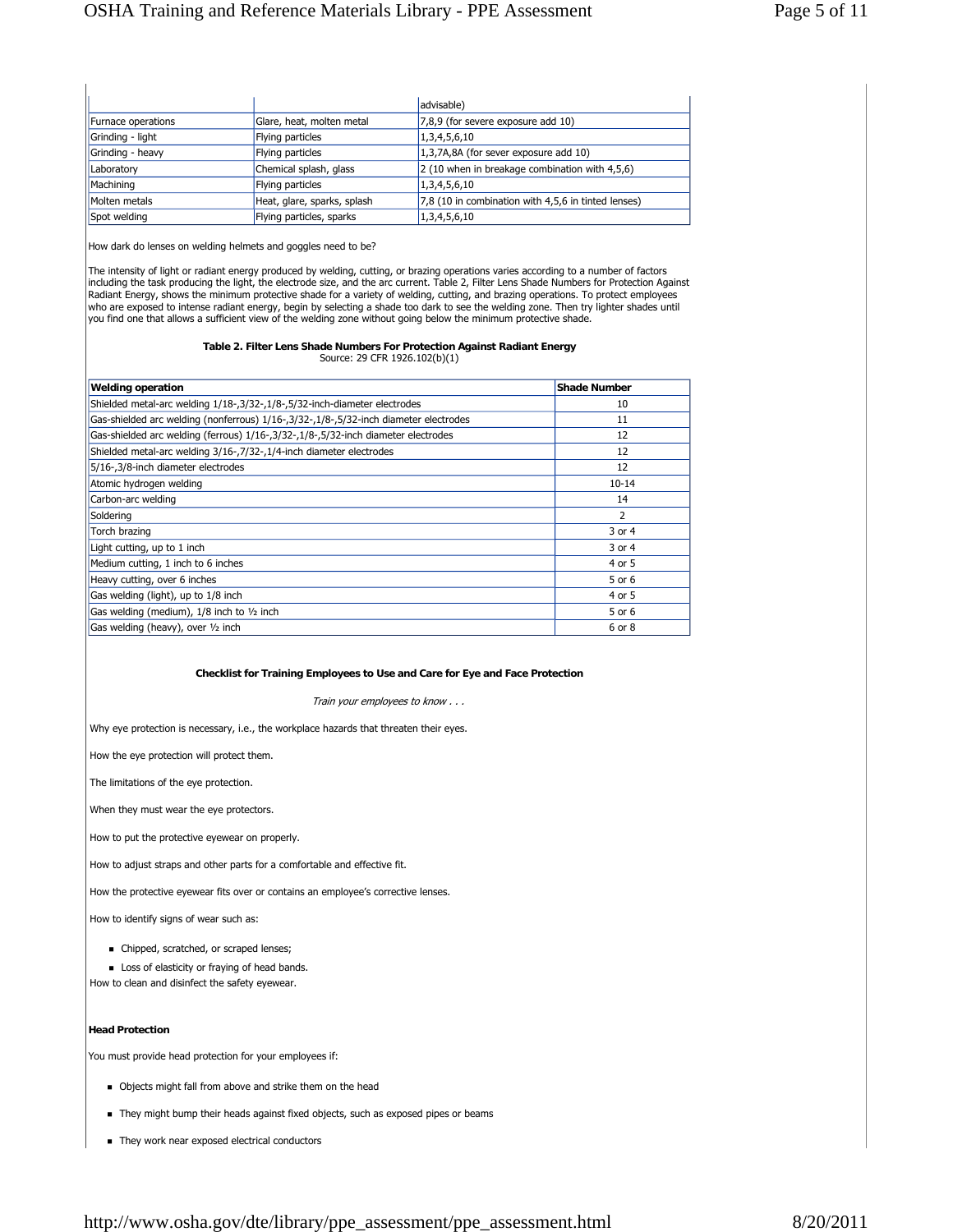## **Head Protection Criteria**

In general, protective helmets, or hard hats, should:

- Resist penetration by objects,
- Absorb the shock of a blow,
- Be water resistant and slow burning,
- Come with instructions explaining proper adjustment and replacement of the suspension and head band, and
- Comply with ANSI Z89.1-1986 (if purchased after July 5, 1994) or ANSI Z89.1-1969 (if purchased before this date).

# **Classes of Hard Hats**

# **Class A**

- Used for general service (e.g., mining, building construction, shipbuilding, lumbering, manufacturing)
- **Provide good impact protection but limited voltage protection**

# **Class B**

- Used for electrical work
- Protect against falling objects and high-voltage shock and burns

# **Class C**

- **Designed for comfort, offer limited protection**
- Protect heads that might bump against fixed objects, but do not protect against falling objects or electrical shock

Note: The terminology and designations used in ANSI Z89.1-1986 are different from those used in later editions of ANSI Z89.1.

## **Checklist for Training Employees to Use and Care for Head Protection**

Train your employees to know . . .

Why head protection is necessary, i.e., the workplace hazards that threaten their heads.

How the head protection will protect them.

The limitations of the head protection.

When they must wear the head protection.

How to wear the protective head gear properly.

How to adjust straps and other parts for a comfortable and effective fit.

How to identify signs of wear such as:

- Cracked, torn, frayed, or otherwise deteriorated suspension systems;
- Deformed, cracked, or perforated brims or shells; and
- Flaking, chalking, or loss of surface gloss.

How to clean and disinfect the hard hats you provide for them.

# **Foot and Leg Protection**

Some of the potential hazards that would require foot and leg protection include:

- Heavy objects such as barrels or tools that might roll onto or fall on employees' feet
- Sharp objects such as nails or spikes that might pierce the soles or uppers of ordinary shoes
- Molten metal that might splash on feet or legs
- Hot or wet surfaces
- **B** Slippery surfaces

# **Foot Protection Requirements**

Protective footwear purchased after July 5, 1994 must meet the requirements of ANSI Z41-1991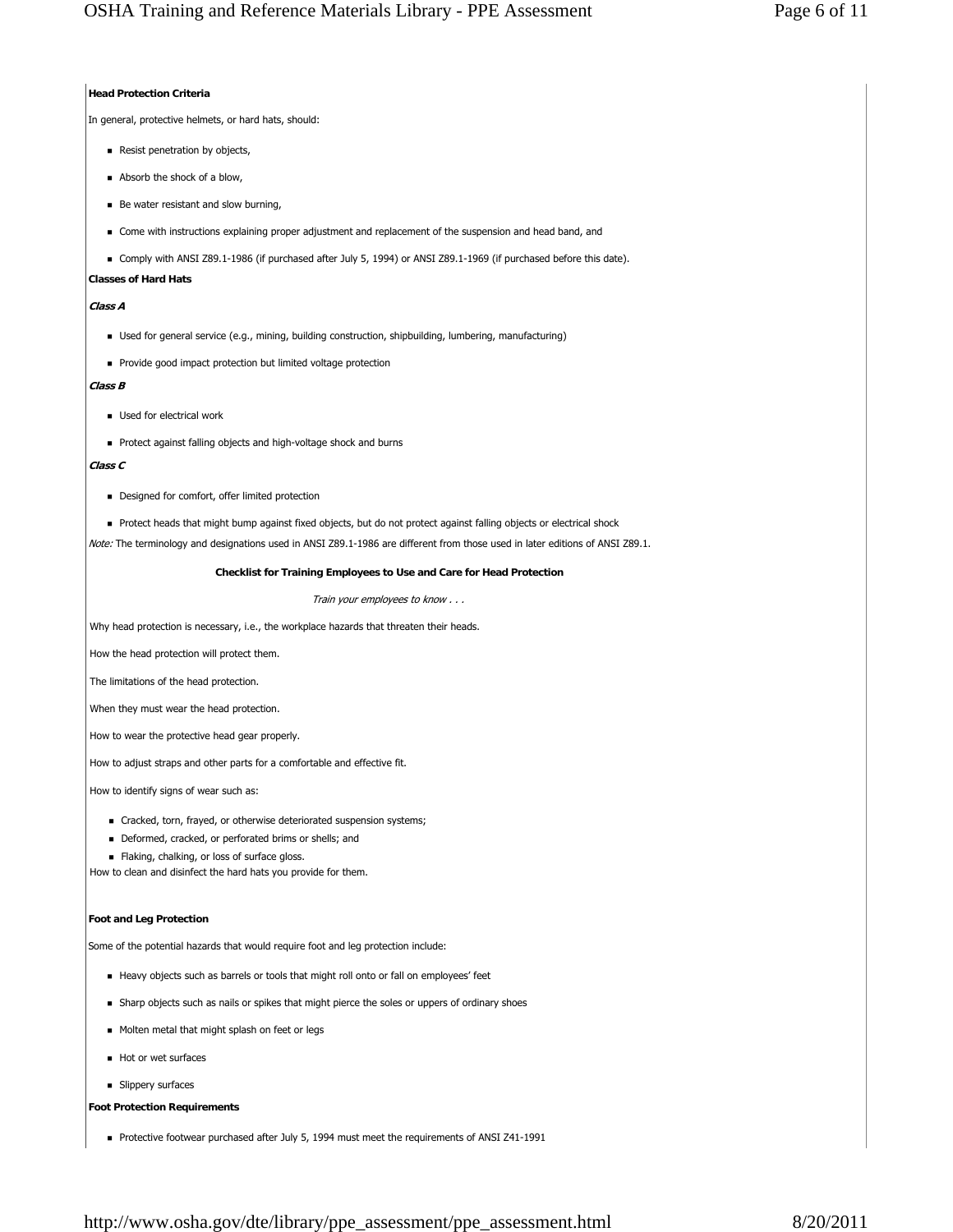Protective footwear purchased before that date must comply with ANSI Z41-1967

#### **Foot and Leg Protection Choices**

- **Leggings**. Protect lower legs and feet from heat hazards, like molten metal or welding sparks. Safety snaps allow leggings to be removed quickly.
- **Metatarsal Guards**. Strapped to outside of shoes to protect instep area from impact and compression. Made of aluminum, steel, fiber or plastic.
- **Toe Guards**. Fit over the toes of regular shoes to protect only the toes from impact and compression. Made of steel, aluminum, or plastic.
- **Combination Foot and Shin Guards**. May be used in combination with toe guards when greater protection is needed.
- **Safety Shoes**. These have impact-resistant toes and heat-resistant soles that protect against hot work surfaces common in roofing, paving, and hot metal industries.
	- May have metal insoles to protect against puncture wounds
	- $\blacksquare$  May be designed to be electrically conductive for use in explosive atmospheres
	- May be designed to be electrically nonconductive to protect from workplace electrical hazards

#### **Checklist for Training Employees to Use and Care for Foot and Leg Protection**

Train your employees to know . . .

Why foot or leg protection is necessary, i.e., the workplace hazards that threaten their feet or legs.

How the equipment you provide will protect them.

The limitations of the foot or leg protection.

When they must wear the protective leggings, guards, or shoes.

How to properly put on the protective equipment.

How to adjust straps, laces, and other parts for a comfortable and effective fit.

How to identify signs of wear such as:

- Scuffed, cracked, or lacerated uppers;
- Signs of separation between soles and uppers,
- Holes or cracks in soles or heels, or
- Metal embedded in heels or soles of electrical hazard, safety-toe shoes.

How to clean and maintain the leg and foot protection you provide for them.

#### **Hand and Arm Protection**

- When engineering and work practice controls fail to eliminate the risk of injury to your employees' hands or arms, protective gloves are the primary means of protecting their hands
- When the risk of injury includes the arm, protective sleeves, often attached to the gloves, may be appropriate
- $\blacksquare$  Nature of the hazard(s) and the operation to be performed will determine your selection of gloves

**Types of Gloves**

- Durable work gloves made of metal mesh, leather or canvas
- Fabric and coated fabric gloves
- Chemical and liquid resistant gloves
- **Insulating rubber gloves\***

Asbestos gloves and asbestos linings **are prohibited**.

\* Detailed requirements for selection and use of insulating rubber gloves for use against electrical hazards are provided in 29 CFR 1910.137, and are therefore not included in this discussion.

### **Metal Mesh, Leather, or Canvas Gloves**

Sturdy gloves made from metal mesh, leather, or canvas provide protection from cuts, burns, and sustained heat.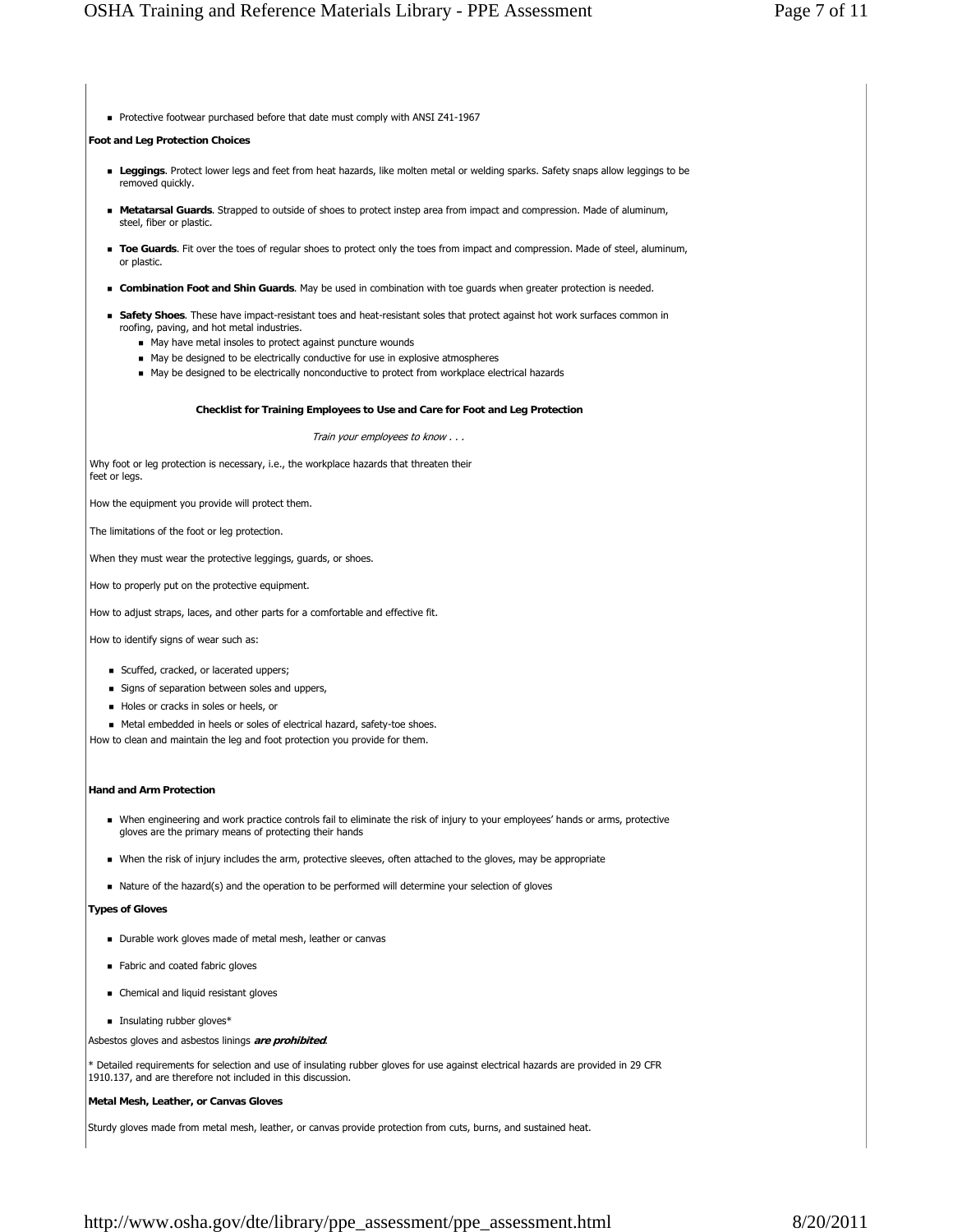## **Leather Gloves**

- **Protect against sparks, moderate heat, blows, chips, and rough objects**
- Welders in particular need the durability of higher-quality leather gloves

## **Aluminized Gloves**

- **Provide reflective and insulating protection against heat**
- Usually used for welding, furnace, and foundry work
- Require an insert made of synthetic materials that protect against heat and cold
- Asbestos inserts are prohibited
- **Aramid Fiber Gloves**
	- Aramid is a synthetic material that protects against heat and cold
	- Many glove manufacturers use aramid fiber to make gloves that are cut- and abrasive-resistant and wear well

## **Other Synthetic Materials**

- Several manufacturers make gloves with other synthetic fabrics that offer protection against heat and cold
- Cut- and abrasive-resistant and may withstand some diluted acids
- Do not stand up well against alkalis and solvents

## **Fabric and Coated Fabric Gloves**

- Gloves made of cotton or other fabric protect against dirt, slivers, chafing, and abrasion but do not provide sufficient protection to be used with rough, sharp or heavy materials
- Cotton flannel gloves coated with plastic transform fabric gloves into general-purpose hand protection offering slip-resistant qualities
- Coated fabric gloves are used for tasks ranging from handling bricks and wire rope to handling chemical containers in laboratory operations
- For protection against chemical exposure hazards, always check with the manufacturer to determine the gloves' effectiveness against the specific chemicals and conditions in the workplace

## **Chemical and Liquid-Resistant Gloves**

- Gloves made of rubber (latex, nitrile, or butyl), plastic, or synthetic rubber-like material such as neoprene protect workers from burns, irritation, and dermatitis caused by contact with oils, greases, solvents, and other chemicals
- Use of rubber gloves also reduces the risk of exposure to blood and other potentially infectious substances

**Common Gloves Used for Chemical Protection**

#### **Butyl Rubber Gloves**

- Protect against nitric acid, sulfuric acid, hydrofluoric acid, red fuming nitric acid, rocket fuels, and peroxide
- Resist oxidation and ozone corrosion.
- Resist abrasion and remain flexible at low temperatures.

#### **Natural Latex or Rubber Gloves**

- Comfortable wear and pliability along with their protective qualities make them a popular general purpose glove
- Resist abrasions caused by sandblasting, grinding, and polishing and protect workers' hands from most water solutions of acids, alkalis, salts, and ketones
- Hypoallergenic gloves, glove liners, and powderless gloves possible alternatives for those allergic to latex

#### **Neoprene Gloves**

- Good pliability, finger dexterity, high density, and tear resistance
- **Provide protection from hydraulic fluids, gasoline, alcohols, organic acids, and alkalis**
- **Nitrile Rubber Gloves**
	- **Provide protection from chlorinated solvents such as trichloroethylene and perchloroethylene**
	- Intended for jobs requiring dexterity and sensitivity, yet stand up to heavy use even after prolonged exposure that cause other gloves to deteriorate
	- Resist abrasion, puncturing, snagging, and tearing

### **Checklist for Training Employees to Use and Care for Hand and Arm Protection**

Train your employees to know . . .

Why hand and arm protection is necessary, i.e., the workplace hazards that threaten their hands and arms.

How the protective gloves and sleeves will protect them.

The limitations of the protective equipment you've supplied.

When they must wear the gloves and sleeves.

How to properly put on the gloves and sleeves.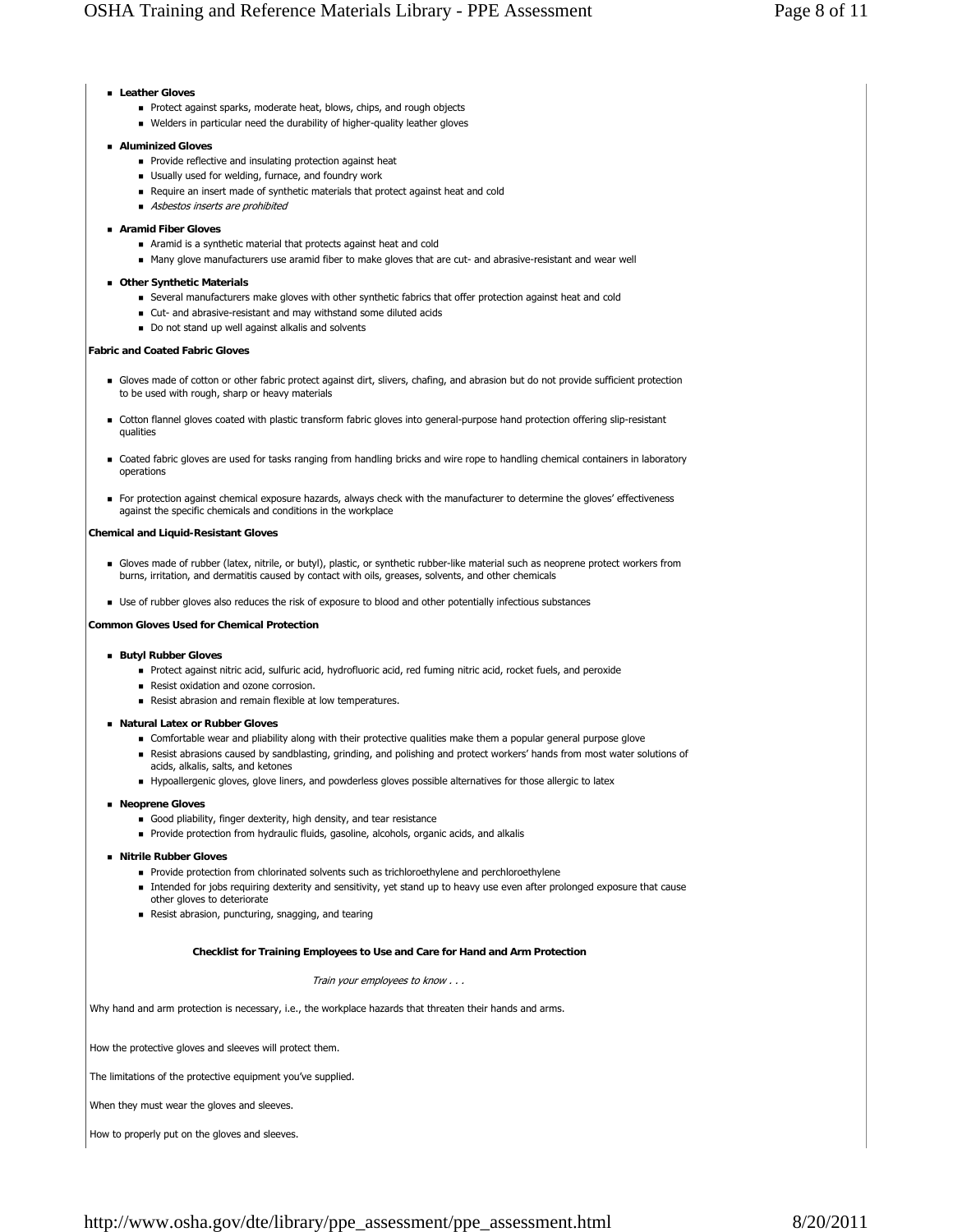How to ensure a comfortable and effective fit.

How to identify signs of wear, such as:

- Cracks, scrapes, or lacerations,
- **Thinning or discoloration, and**
- **Break through to the skin.**

How to clean and disinfect the nondisposable protective gloves and sleeves.

# **Body Protection**

Workplace hazards that could injure your employees' bodies include the following:

- **Intense heat**
- **Splashes of hot metals and other hot liquids**
- **Impacts from tools, machinery, and materials**
- **Cuts**
- Hazardous chemicals
- Contact with potentially infectious materials, like blood
- **Radiation**

**Types of Body Protection**

- **vests**
- **Jackets**
- **Aprons**
- **Coveralls**
- **Surgical gowns**
- Full body suits

### **Materials for Protective Clothing**

- **Paper-Like Fiber**. Disposable suits made of this material provide protection against dust and splashes.
- **Treated Wool and Cotton**. Adapts well to changing workplace temperatures. Comfortable and fire resistant. Protects against dust, abrasions, and rough and irritating surfaces.
- **Duck**. Protects employees against cuts and bruises while they handle heavy, sharp, or rough materials.
- **Leather**. Often used against dry heat and flame.
- **Rubber, Rubberized Fabrics, Neoprene, and Plastics**. Provides protection against certain acids and other chemicals.

#### **Checklist for Training Employees to Use and Care for Body Protection**

Train your employees to know . . .

Why protective clothing is necessary, i.e., the workplace hazards that threaten their bodies.

How the protective clothing will protect them.

The limitations of the body protection.

When they must wear the protective clothing.

How to properly put on the protective clothing.

How to adjust parts for a comfortable and effective fit.

How to identify signs of wear, such as:

- Rips, tears, scuffs, and
- **Loss of elasticity in tight fitting parts.**
- How to clean and disinfect the protective clothing you provide for them.

## **Hearing Protection**

- Noise exposure depends on:
	- Level of sound, measured in decibels on the A-scale (dBA)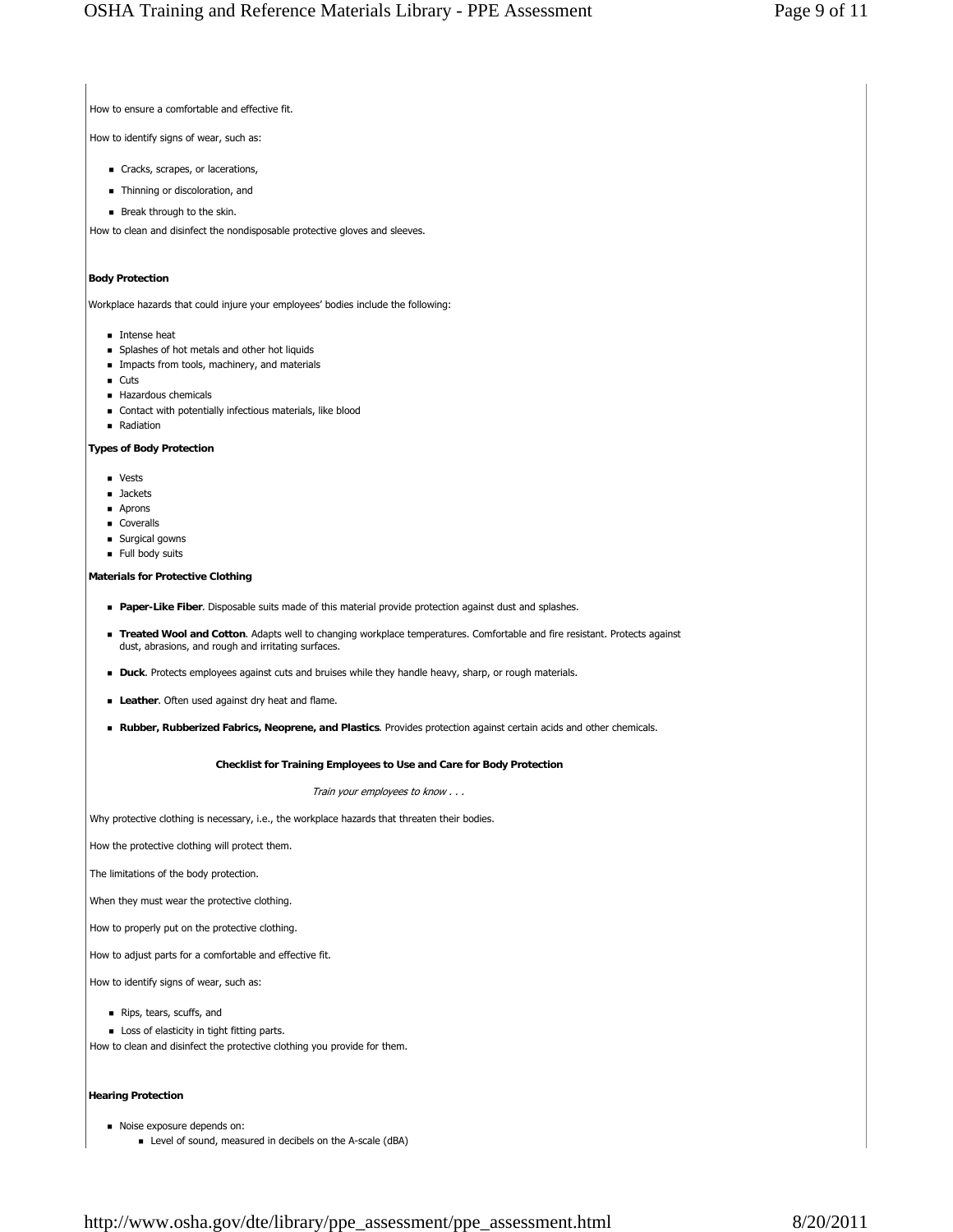Duration of employee's exposure to sound of various levels throughout the work day Measured with noise dosimeter, which indicates daily noise dose in percent **When is Hearing Protection Required?** As with other types of hazards, you must implement feasible engineering and work practice controls before resorting to PPE, in this case hearing protection OSHA's noise standard (29 CFR 1910.95) requires the use of hearing protection when the employee's noise exposure exceeds an 8-hour time-weighted average sound level (TWA) of 90 dBA (dose of 100 percent) Employees who are exposed to an 8-hour TWA of 85 dBA (dose of 50 percent) and who have measured hearing loss (as prescribed by the OSHA standard) are also required to wear hearing protection **Hearing Conservation Program (HCP)** All employees whose noise exposures equal or exceed an 8-hour TWA of 85 dBA must be included in a HCP HCP is comprised of five basic elements: **Exposure monitoring** ■ Audiometric testing **Hearing protection Employee training Recordkeeping Monitoring** Required to identify employees who are subjected to noise exposures of 85 dBA or more Must be repeated whenever change in production, process, equipment or controls increases noise exposures to extent that: additional employees may be over-exposed, or hearing protectors being used may be rendered inadequate **Audiometric Testing Program Monitors employee hearing acuity over time**  Includes baseline and annual audiograms and initiates training and follow-up procedures **EXECTS** must be conducted by a professional or trained technician in an appropriate test environment **Hearing Protection** Must be made available to all employees exposed to an 8-hour TWA of 85 dBA or more Mandatory for those who have experienced hearing loss, defined as a "Standard Threshold Shift" in the OSHA standard **Common types include ear plugs and earmuffs**  Hearing protector's attenuation capacity shown by its Noise Reduction Rating (NRR) on package Proper fit very important **Training** Annual training required in: **Effects of noise**  Purpose, advantages, disadvantages, and attenuation characteristics of various types of hearing protectors **B** Selection, fitting and care of protectors **Purposes and procedures of audiometric testing Recordkeeping** Noise exposure records must be kept for 2 years Records of audiometric test results must be maintained for duration of affected employee's employment **Checklist for Training Employees to Use and Care for Hearing Protection**  Train your employees to know . . . Why hearing protection is necessary, i.e., the workplace hazards that threaten their hearing.

http://www.osha.gov/dte/library/ppe\_assessment/ppe\_assessment.html 8/20/2011